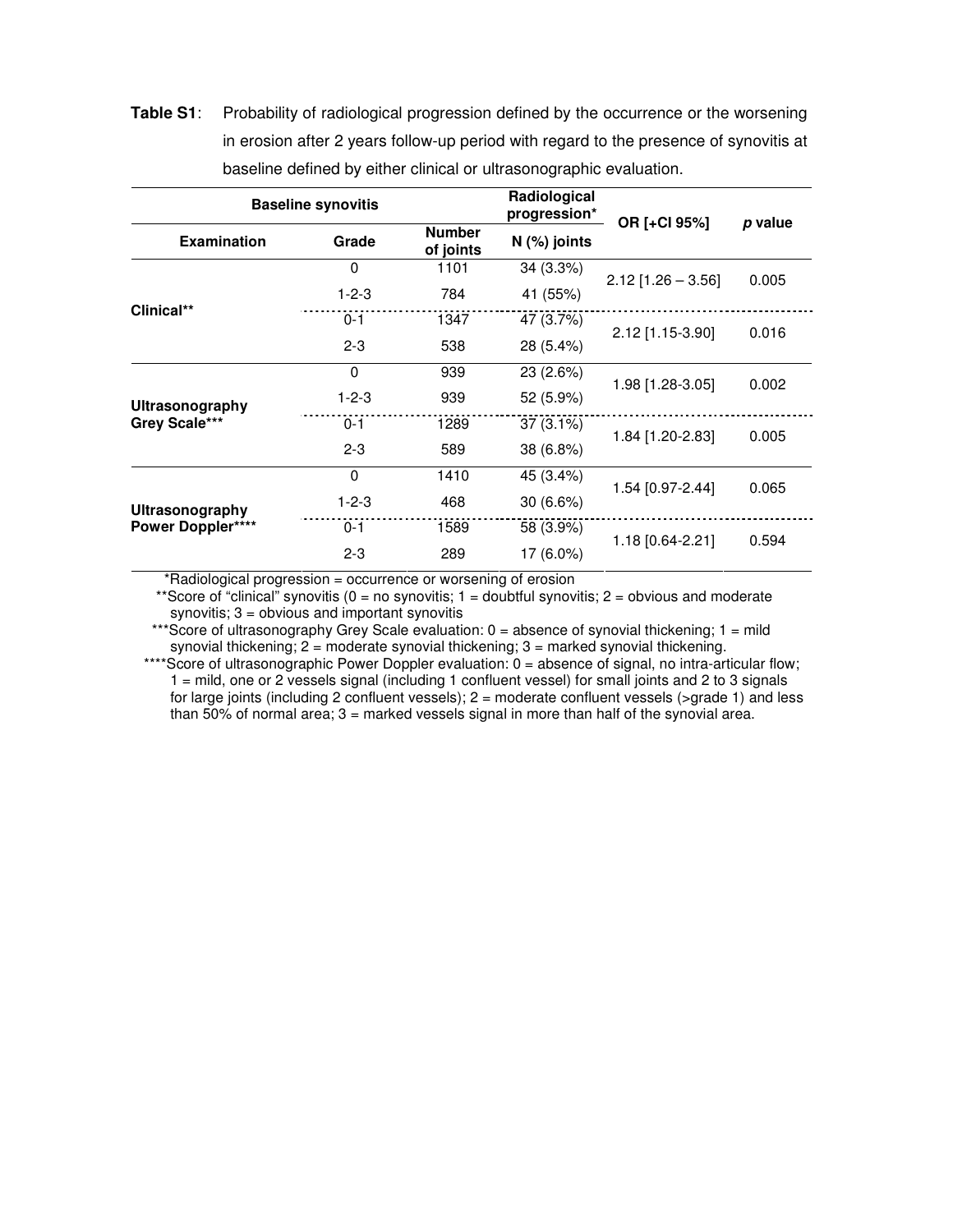**Table S2**: Probability of radiological progression defined by the occurrence or the worsening in joint space narrowing after 2 years follow-up period with regard to the presence of synovitis at baseline defined by either clinical or ultrasonographic evaluation.

| <b>Baseline synovitis</b>                   |             |                            | Radiological<br>progression* |                      |         |
|---------------------------------------------|-------------|----------------------------|------------------------------|----------------------|---------|
| <b>Examination</b>                          | Grade       | <b>Number</b><br>of joints | $N$ (%) joints               | OR [+Cl 95%]         | p value |
| Clinical**                                  | 0           | 1101                       | 47 (4.6%                     | $2.13$ [1.38 - 3.30] | < 0.01  |
|                                             | $1 - 2 - 3$ | 784                        | 77 (10.2%)                   |                      |         |
|                                             | $0 - 1$     | 1347                       | 76 (6.0%)                    | 1.57 [1.07-2.31]     | 0.022   |
|                                             | $2 - 3$     | 538                        | 48 (9.3%)                    |                      |         |
| Ultrasonography<br>Grey Scale***            | $\Omega$    | 939                        | 40 (4.4%)                    | 1.66 [0.99-2.79]     | 0.055   |
|                                             | $1 - 2 - 3$ | 939                        | 84 (9.6%)                    |                      |         |
|                                             | $0 - 1$     | 1289                       | 56 (4.6%)                    | 2.01 [1.09-3.72]     | 0.026   |
|                                             | $2 - 3$     | 589                        | 68 (12.1%)                   |                      |         |
| Ultrasonography<br><b>Power Doppler****</b> | $\Omega$    | 1410                       | 67(5.1%)                     | 1.86 [1.11-3.13]     | 0.019   |
|                                             | $1 - 2 - 3$ | 468                        | 57 (12.6%)                   |                      |         |
|                                             | $0 - 1$     | 1589                       | $92(6.1\%)$                  | 1.36 [0.74-2.49]     | 0.317   |
|                                             | $2 - 3$     | 289                        | 32 (11.3%)                   |                      |         |

\*Radiological progression = occurrence or worsening of joint space narrowing

\*\*Score of "clinical" synovitis ( $0 =$  no synovitis;  $1 =$  doubtful synovitis;  $2 =$  obvious and moderate synovitis;  $3 =$  obvious and important synovitis

\*\*\*Score of ultrasonography Grey Scale evaluation:  $0 =$  absence of synovial thickening;  $1 =$  mild synovial thickening;  $2 =$  moderate synovial thickening;  $3 =$  marked synovial thickening.

\*\*\*\*Score of ultrasonographic Power Doppler evaluation: 0 = absence of signal, no intra-articular flow; 1 = mild, one or 2 vessels signal (including 1 confluent vessel) for small joints and 2 to 3 signals for large joints (including 2 confluent vessels); 2 = moderate confluent vessels (>grade 1) and less than 50% of normal area; 3 = marked vessels signal in more than half of the synovial